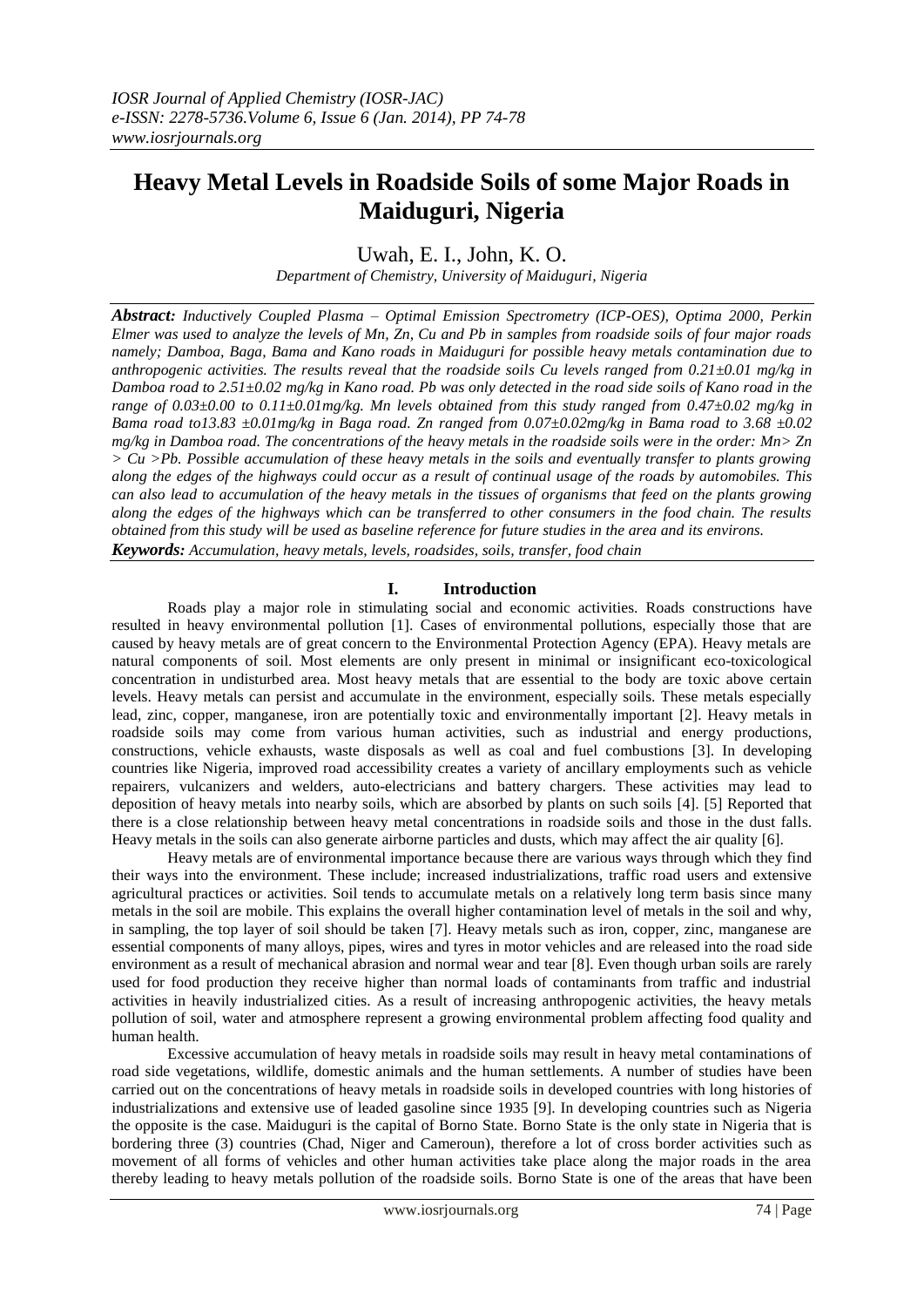poorly studied in terms of environmental pollution; hence, the determination of heavy metals in environmental samples is very important. This study was carried out to ascertain the concentration levels of zinc, copper, manganese and lead in the roadside soils of four major roads (Damboa, Baga, Bama, Kano roads) in Maiduguri with a view to establishing baseline data that will serve as references for future studies in Maiduguri and it environs.

# **II. Materials and Methods**

#### **Sample collection and treatment**

The sampling locations were chosen to give a good geographical coverage of Maiduguri Metropolis. Four sites were selected for study as designated below:

| Locations   | <b>Sites codes</b> |
|-------------|--------------------|
| Damboa Road | $Da_1 - Da_2$      |
| Baga Road   | $Ba_1 - Ba_2$      |
| Kano Road   | $Ka_1 - Ka_2$      |
| Bama Road   | $Bm_1 - Bm_2$      |
|             |                    |

Samples were collected in November, 2012. From each site, six replicate samples were taken from the surface soil (about 5cm deep) in two rows from the tarred road. The first row  $(Da_1, Ba_1, Ka_1, Bm_1)$  of three replicate were taken at about 20cm from the tarred roads, while the second row  $(Da_2, Ba_2, Ka_2, Bm_2)$  of three replicates were taken about 40cm. The distance between points of collections along each of the roads was about 100 m. The three replicate samples for each site/road were homogenized to obtain two composite and representative samples  $(Da_1 - Da_2, Ba_1 - Ba_2, Ka_1 - Ka_2, Bm_1 - Bm_2)$ . In all a total of eight (8) samples were obtained. The samples were properly labeled and carried in clean polyethene bags to the laboratory for subsequent analyses.

### **III. Methodology**

The samples were dried in an oven and later grinded using an acid pre-washed mortar and pestle and then sieved by passing them through a 1mm mesh. 1g of each samples were accurately weighed and treated with 20 ml of concentrated HNO<sub>3</sub>. The mixture was place on a hot plate until the sample was almost dried and then cooled. This procedure was repeated with another 20 ml concentrated  $HNO<sub>3</sub>$  followed by 20 ml of 2M HCl. The digested soil samples were then warmed in 20ml of 2M HCl to dissolve the metal salts. The extracts were filtered through filter papers and the volumes were adjusted to 25ml with distilled water. The heavy metal concentrations were determined by Inductively Coupled Plasma – Optimal Emission Spectrometry (ICP-OES), Optima 2000, Perkin Elmer.

#### **IV. Results And Discussion**

The results of this study are as shown in Tables 1 to 4. Table 1 showed the Concentration (mg/kg) of some heavy metals in road side soils of Damboa Road, Maiduguri. Table 2 showed the Concentration (mg/kg) of some heavy metals in road side soils of Baga Road, Maiduguri. Table 3 showed the Concentration (mg/kg) of some heavy metals in road side soils of Kano Road, Maiduguri and Table 4 showed the Concentration (mg/kg) of some heavy metals in road side soils of Bama Road, Maiduguri. The road side soils Cu levels ranged from  $0.21 \pm 0.01$  mg/kg in Damboa road to  $2.51 \pm 0.02$  mg/kg in Kano road. Pb was only detected in the road side soils of Kano road with the values of  $0.03\pm0.00$  and  $0.11\pm0.01$  mg/kg. Mn levels obtained from this study ranged from 0.47  $\pm$ 0.02 mg/kg in Bama road to 13.83  $\pm$ 0.0.01 mg/kg in Baga road. Zn ranged from 0.07 $\pm$ 0.02 mg/kg in Bama road to  $3.68 \pm 0.01$  mg/kg in Damboa road. From the results, it is seen that the concentrations of the heavy metals detected in the sites decrease as we move away from the edges of the highways into the bush. This could be due to lots of cross border activities such as movement of all forms of vehicles and other human activities that take place along the major roads in the area, taking into considerations that there is no major industry in the area. Statistical tests of significance using the t-test indicate that the values of some of the heavy metals in each of the study sites were statistically different, P< 0.05 between the two sample spots. The values of Cu reported in this study were less than 27, 61, 24 and 29.7µg/g reported in literature [10]. This could be attributed to little or lack of industrial activities in the area.

Table 1: Concentration (mg/kg) of some heavy metals in roadside soils, of Damboa Road, Maiduguri

| Site codes      |                      |     | Heavy metals          |                                                                                                |
|-----------------|----------------------|-----|-----------------------|------------------------------------------------------------------------------------------------|
|                 |                      | Ph  | Mn                    | Zn                                                                                             |
| Da <sub>1</sub> | $0.88^a + 0.02$      | BDL | $13.57^{\circ}+0.02$  | $3.68^a + 0.02$                                                                                |
| Da <sub>2</sub> | $0.21^{\rm b}$ +0.01 | BDL | $5.55^{\circ} + 0.02$ | $1.74^{\mathrm{a}} + 0.01$                                                                     |
|                 |                      |     |                       | Results of triplicate determinations $\pm$ S.D; Within Columns Mean with different letters are |

statistically different,  $P < 0.05$ ;  $BDL =$  below detection limits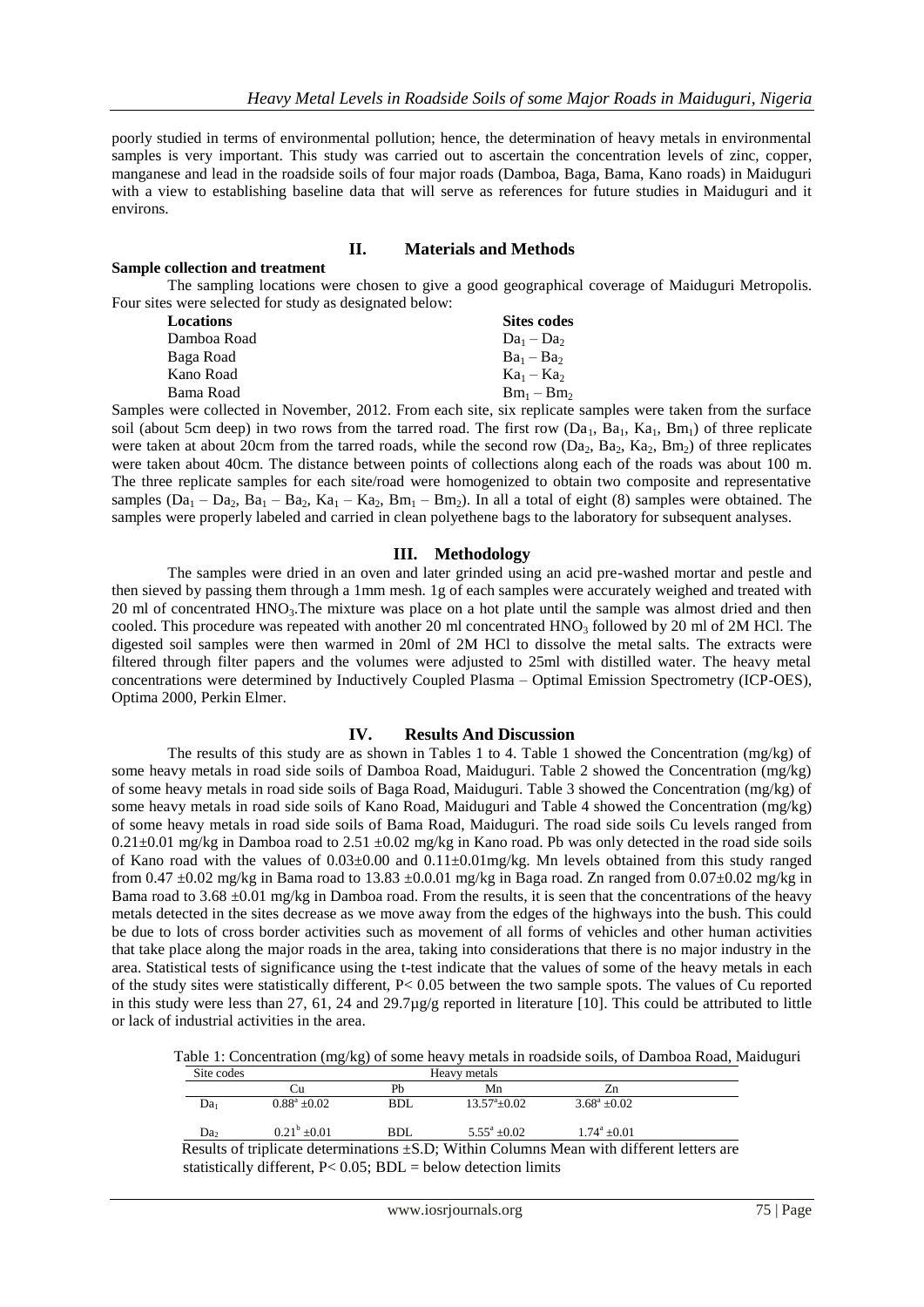| Site codes      | Heavy metals         |            |                        |                                                                                                              |
|-----------------|----------------------|------------|------------------------|--------------------------------------------------------------------------------------------------------------|
|                 | Сu                   | Ph         | Mn                     |                                                                                                              |
| Ba <sub>1</sub> | $1.66^a + 0.01$      | <b>BDL</b> | $13.83^{\circ} + 0.01$ | $2.01^a + 0.01$                                                                                              |
| Ba <sub>2</sub> | $0.71^{\circ}$ +0.02 | BDL        | $6.76^{\circ}+0.02$    | $0.56^a + 0.01$                                                                                              |
|                 |                      |            |                        | Results of triplicate determinations $\pm$ S.D; Within Columns Mean with different letters are statistically |

|            | Table 2: Concentration (mg/kg) of some heavy metals in roadside soils, of BagaRoad, Maiduguri |  |  |
|------------|-----------------------------------------------------------------------------------------------|--|--|
| Site codes | Heavy metals                                                                                  |  |  |

different,  $P < 0.05$ ; BDL = below detection limits

Table 3: Concentration (mg/kg) of some heavy metals in roadside soils, of Kano Road, Maiduguri

| Site codes      |                      | Heavy metals      |                       |                       |  |
|-----------------|----------------------|-------------------|-----------------------|-----------------------|--|
|                 | Cu                   | Pb                | Mn                    | Zn                    |  |
| Ka <sub>1</sub> | $2.51^{\circ}+0.02$  | $0.11^a \pm 0.01$ | $0.96^{\rm a} + 0.02$ | $0.56^{\circ}$ ± 0.01 |  |
| Ka <sub>2</sub> | $1.80^{\rm a}$ ±0.01 | $0.03^b \pm 0.00$ | $0.88^b \pm 0.01$     | $0.15^b \pm 0.02$     |  |

 Results of triplicate determinations ±S.D; Within Columns Mean with different letters are statistically different, P< 0.05

Table 4: Concentration (mg/kg) of some heavy metals in roadside soils, of Bama Road, Maiduguri

| Site codes      |                       |     | Heavy metals               |                                                                                                                                                      |  |  |
|-----------------|-----------------------|-----|----------------------------|------------------------------------------------------------------------------------------------------------------------------------------------------|--|--|
|                 |                       | Pb  | Mn                         |                                                                                                                                                      |  |  |
| $Bm_1$          | $0.91^{\circ}$ +0.01  | BDL | $0.62^{\mathrm{a}} + 0.03$ | $0.08^a \pm 0.02$                                                                                                                                    |  |  |
| Bm <sub>2</sub> | $0.14^{\circ} + 0.02$ | BDL | $0.47^{\circ}$ +0.02       | $0.07^{\text{a}} + 0.02$                                                                                                                             |  |  |
|                 |                       |     |                            | $\mathbf{u}$ and $\mathbf{u}$ and $\mathbf{u}$ and $\mathbf{u}$ and $\mathbf{u}$ and $\mathbf{u}$ and $\mathbf{u}$ and $\mathbf{u}$ and $\mathbf{u}$ |  |  |

Results of triplicate determinations ±S.D; Within Columns Mean with different letters are statistically different,  $P< 0.05$ ; BDL = below detection limits

The fact that Pb was almost absence in the results obtained from this study is obvious as the issue of Pb contamination or Pb poisoning has never been reported in Maiduguri. Manganese (Mn) forms the composition of soils in northern Nigeria. The availability of Mn in a trace amount as obtained in this study could be due to local condition of soil weathering [11]. The levels of Zn obtained are low compared with other studies like [12] and [1]. However, since no major industry such as smelting operations exists in the study areas, we may assume that the primary sources of Zn are probably the attrition of motor vehicle tire cause by poor road surfaces, and lubricating oils in which Zn is found as part of many additives such as zinc dithiophosphates [11].

The results of correlation analysis between the levels of the heavy metals obtained from each of the sampling sites are as presented in Figures 1 to 4. A correlation tells us whether the two variables vary together, i.e. as one goes up the other goes up (or goes down). The Pearson product-moment correlation coefficient (r) was adopted in this study. In all the cases, there were strong positive correlations,  $p < 0.05$  except for one (Figure 4) which was a rather low positive correlation. The concentrations of the heavy metals in the soils were in the order:  $Mn> Zn > Cu > Pb$ . Possible accumulation of these heavy metals in the soils and eventually transfer to plants growing along the edges of the highways could occur as a result of continual usage of the roads by automobiles. This can also lead to accumulation of the heavy metals in the tissues of organisms that feed on the plants growing along the highways which can be transferred to other consumers in the food chain [13].

# **V. Conclusion**

Based on the analyses, the following conclusions were arrived at:

- i. The results of this study generally revealed the presence of some of the heavy metals (Cu, Pb, Mn and Zn) in the roadside soils of some major roads (Damboa, Baga, Bama, Kano roads) in Maiduguri, Nigeria due to human activities.
- ii. The concentrations of the heavy metals in the road side soils were in the order of Mn $>$  Zn  $>$  Cu  $>$ Pb. Pb was however not detected in three of the sampling sites.
- iii. Possibilities of accumulation of these heavy metals in the soils and eventually transfer to plants growing along the edges of the highways could occur as a result of continual usage of the roads by automobiles. This can also lead to accumulation of the heavy metals in the tissues of organisms that feed on the plants growing along the highways which can be transferred to other consumers in the food chain.
- iv. The results obtained from this study could be used as baseline reference for future studies in the area and its environs.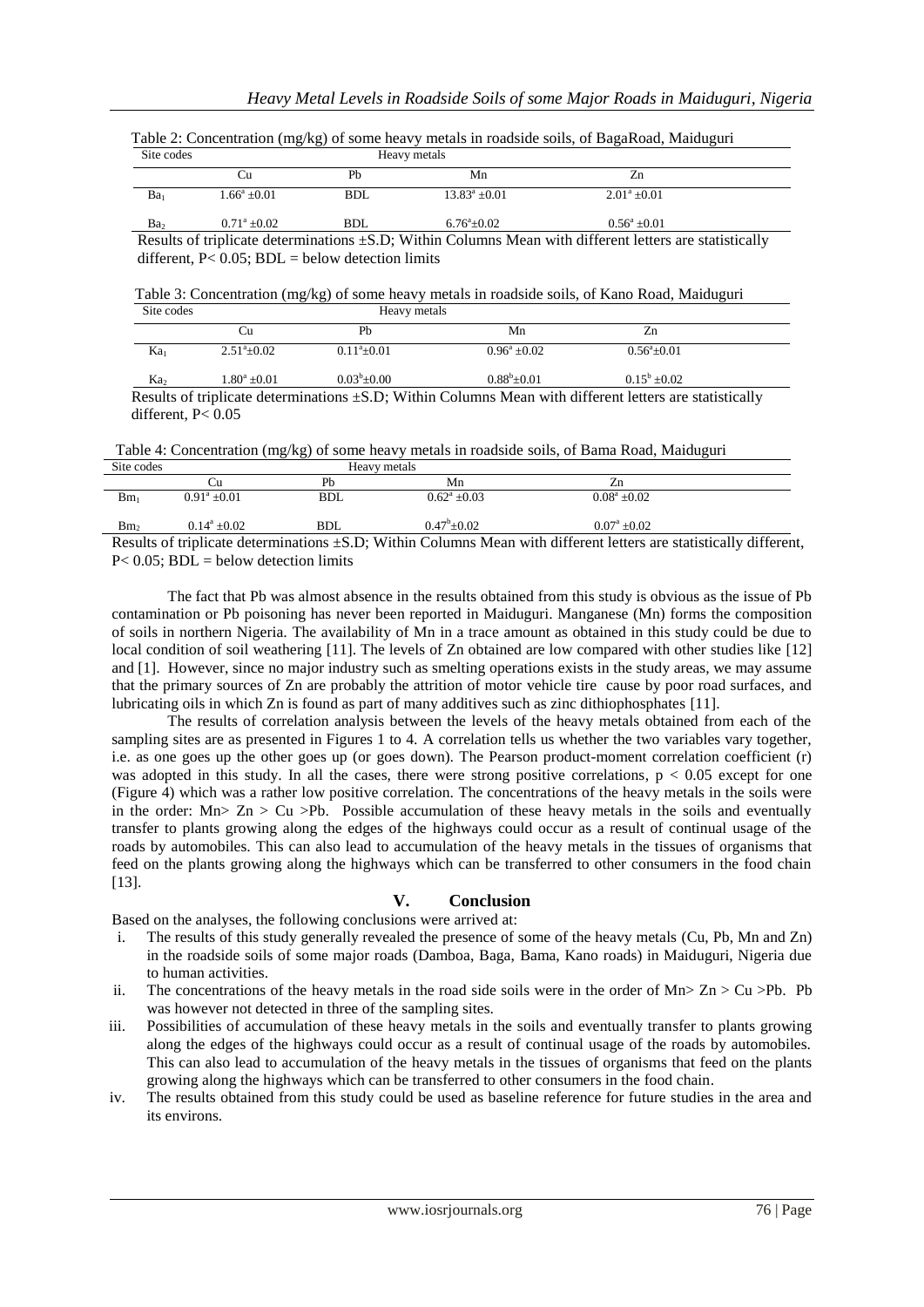

Figure 1: Correlation analysis between the levels of the heavy metals obtained from Damboa Road



Figure 2: Correlation analysis between the levels of the heavy metals obtained from Baga Road